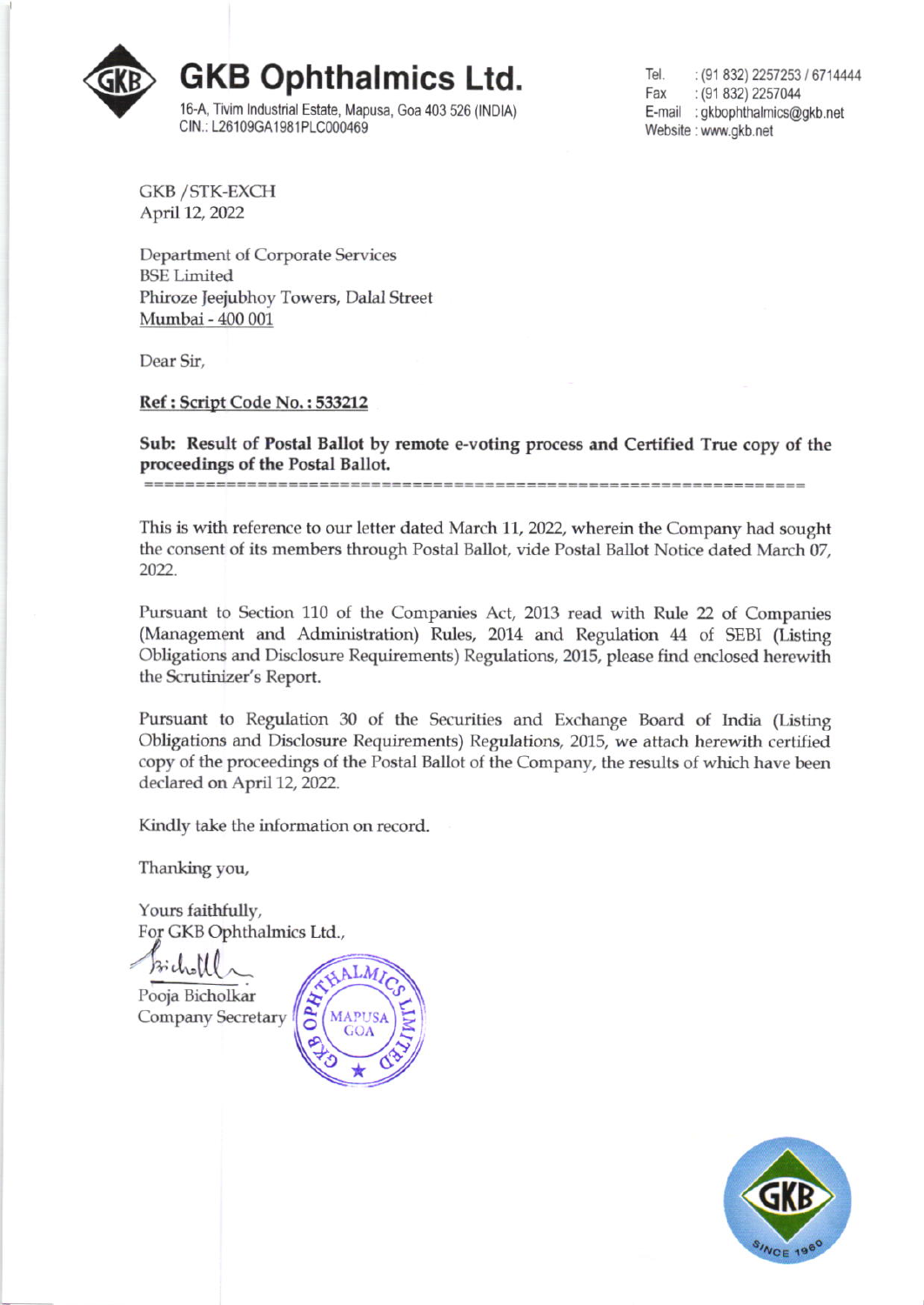## **Resolution 1** Approval for Material Related Party Transactions for F.Y. 2022-23, of the Company, with its Related Parties.

Resolution required: (Ordinary/ Special) Ordinary Whether promoter/ promoter group are Yes interested in the agenda/resolution?

×

| % of Votes<br>No. of<br>% of Votes in<br>Polled on<br>Category<br>Mode of Voting<br>No. of shares held<br>No. of votes polled<br>No. of Votes - in favour<br>$Votes -$<br>favour on<br>outstanding<br>against<br>votes polled<br>shares<br>2<br>$3=[2/1]*100$<br>5<br>4<br>$6=[4/2]*100$<br>Promoter<br>E-voting<br>$\theta$<br>0.0000<br>0<br>$\mathbf{0}$<br>$\sim$<br>and<br>Poll<br>30,09,753<br>Promoter<br>$\sim$<br>$\sim$<br>$\omega$<br>$\blacksquare$<br>$\blacksquare$<br>Group<br>Postal Ballot<br>Not Applicable<br>Total<br>30,09,753<br>0.0000<br>O<br>$\theta$<br>0.0000<br>Public-<br>E-voting<br>$\sim$<br>$\sim$<br>۰<br>$\sim$<br>Institutions<br>Poll<br>$\,$<br>$\sim$<br>$\omega$<br>$\sim$<br>×.<br>$\sim$<br>Postal Ballot<br>Not Applicable<br>Total<br>$\sim$<br>$\sim$<br>$\sim$<br>$\sim$<br>$\overline{\phantom{a}}$<br>٠<br>Public-<br>E-voting<br>11641<br>0.5732<br>11641<br>100.0000<br>$\circ$<br>Non<br>Poll<br>20,30,827<br>Institutions<br>$\,$<br>$\omega$<br>$\blacksquare$<br>Postal Ballot<br>Not Applicable<br>Total<br>20,30,827<br>11641<br>0.5732<br>11641<br>$\mathbf{0}$<br>100.0000 |              |  |  |  |  |  |  |  |                                          |  |
|--------------------------------------------------------------------------------------------------------------------------------------------------------------------------------------------------------------------------------------------------------------------------------------------------------------------------------------------------------------------------------------------------------------------------------------------------------------------------------------------------------------------------------------------------------------------------------------------------------------------------------------------------------------------------------------------------------------------------------------------------------------------------------------------------------------------------------------------------------------------------------------------------------------------------------------------------------------------------------------------------------------------------------------------------------------------------------------------------------------------------------------|--------------|--|--|--|--|--|--|--|------------------------------------------|--|
|                                                                                                                                                                                                                                                                                                                                                                                                                                                                                                                                                                                                                                                                                                                                                                                                                                                                                                                                                                                                                                                                                                                                      |              |  |  |  |  |  |  |  | % of Votes<br>against on<br>votes polled |  |
|                                                                                                                                                                                                                                                                                                                                                                                                                                                                                                                                                                                                                                                                                                                                                                                                                                                                                                                                                                                                                                                                                                                                      |              |  |  |  |  |  |  |  | $7=[5/2]*100$                            |  |
|                                                                                                                                                                                                                                                                                                                                                                                                                                                                                                                                                                                                                                                                                                                                                                                                                                                                                                                                                                                                                                                                                                                                      |              |  |  |  |  |  |  |  | $\mathbf{0}$                             |  |
|                                                                                                                                                                                                                                                                                                                                                                                                                                                                                                                                                                                                                                                                                                                                                                                                                                                                                                                                                                                                                                                                                                                                      |              |  |  |  |  |  |  |  |                                          |  |
|                                                                                                                                                                                                                                                                                                                                                                                                                                                                                                                                                                                                                                                                                                                                                                                                                                                                                                                                                                                                                                                                                                                                      |              |  |  |  |  |  |  |  |                                          |  |
|                                                                                                                                                                                                                                                                                                                                                                                                                                                                                                                                                                                                                                                                                                                                                                                                                                                                                                                                                                                                                                                                                                                                      |              |  |  |  |  |  |  |  | 0.0000                                   |  |
|                                                                                                                                                                                                                                                                                                                                                                                                                                                                                                                                                                                                                                                                                                                                                                                                                                                                                                                                                                                                                                                                                                                                      |              |  |  |  |  |  |  |  |                                          |  |
|                                                                                                                                                                                                                                                                                                                                                                                                                                                                                                                                                                                                                                                                                                                                                                                                                                                                                                                                                                                                                                                                                                                                      |              |  |  |  |  |  |  |  |                                          |  |
|                                                                                                                                                                                                                                                                                                                                                                                                                                                                                                                                                                                                                                                                                                                                                                                                                                                                                                                                                                                                                                                                                                                                      |              |  |  |  |  |  |  |  |                                          |  |
|                                                                                                                                                                                                                                                                                                                                                                                                                                                                                                                                                                                                                                                                                                                                                                                                                                                                                                                                                                                                                                                                                                                                      |              |  |  |  |  |  |  |  |                                          |  |
|                                                                                                                                                                                                                                                                                                                                                                                                                                                                                                                                                                                                                                                                                                                                                                                                                                                                                                                                                                                                                                                                                                                                      |              |  |  |  |  |  |  |  | 0.0000                                   |  |
|                                                                                                                                                                                                                                                                                                                                                                                                                                                                                                                                                                                                                                                                                                                                                                                                                                                                                                                                                                                                                                                                                                                                      |              |  |  |  |  |  |  |  | $\sim$                                   |  |
|                                                                                                                                                                                                                                                                                                                                                                                                                                                                                                                                                                                                                                                                                                                                                                                                                                                                                                                                                                                                                                                                                                                                      |              |  |  |  |  |  |  |  |                                          |  |
|                                                                                                                                                                                                                                                                                                                                                                                                                                                                                                                                                                                                                                                                                                                                                                                                                                                                                                                                                                                                                                                                                                                                      |              |  |  |  |  |  |  |  | 0.0000                                   |  |
| 50,40,580<br>11641<br>0.2309<br>11641<br>$\bf{0}$<br>100.0000                                                                                                                                                                                                                                                                                                                                                                                                                                                                                                                                                                                                                                                                                                                                                                                                                                                                                                                                                                                                                                                                        | <b>Total</b> |  |  |  |  |  |  |  | 0.0000                                   |  |

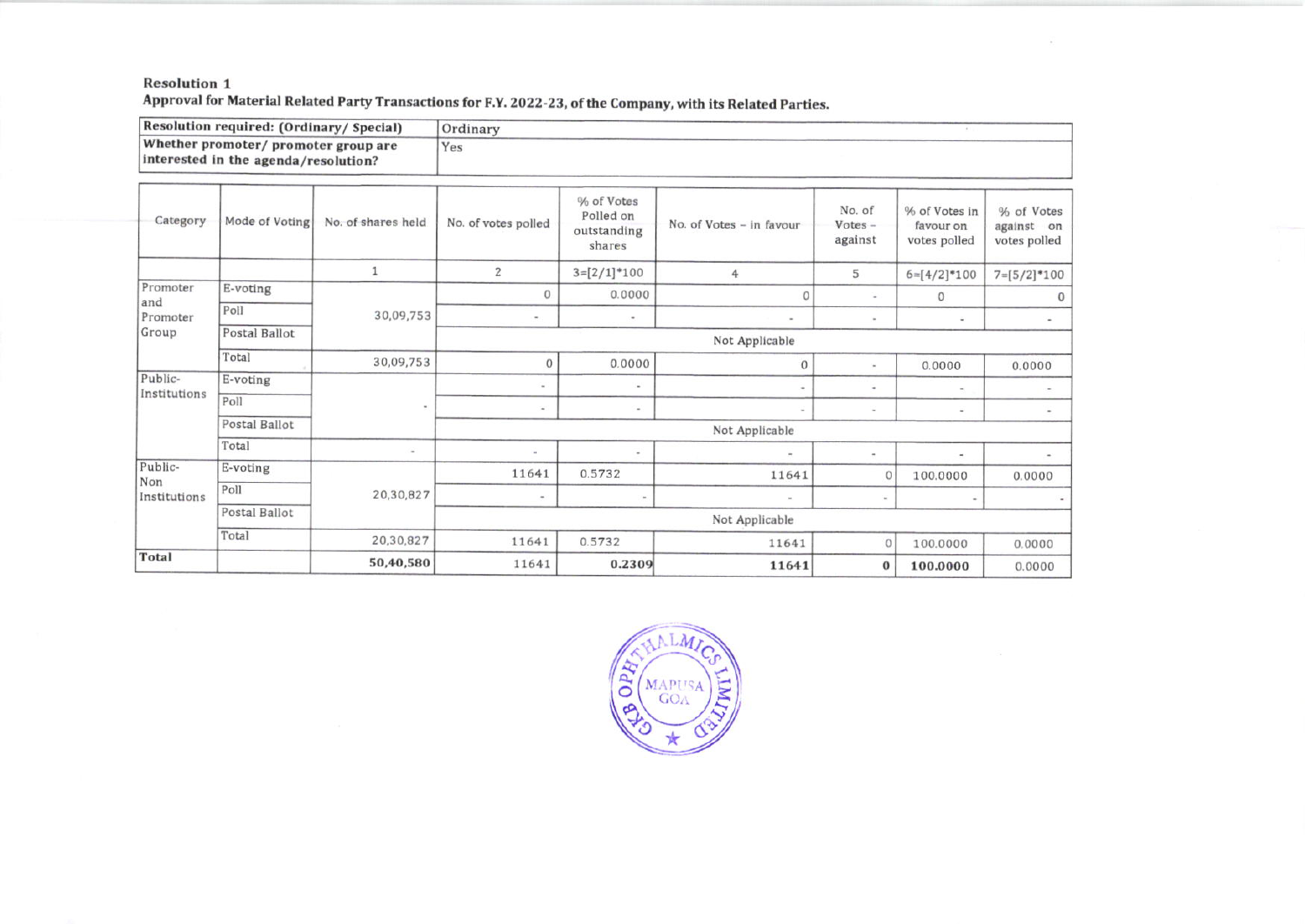## **Resolution 2**

 $\sim$ 

9

Approval for Material Related Party Transactions for F.Y. 2022-23, between the Company's Subsidiaries and their Related Parties.

| Resolution required: (Ordinary/ Special)                                     |                |                    | Ordinary                 |                                                  |                          |                                |                                            |                                          |
|------------------------------------------------------------------------------|----------------|--------------------|--------------------------|--------------------------------------------------|--------------------------|--------------------------------|--------------------------------------------|------------------------------------------|
| Whether promoter/ promoter group are<br>interested in the agenda/resolution? |                |                    | Yes                      |                                                  |                          |                                |                                            |                                          |
| Category                                                                     | Mode of Voting | No. of shares held | No. of votes polled      | % of Votes<br>Polled on<br>outstanding<br>shares | No. of Votes - in favour | No. of<br>$Votes -$<br>against | % of Votes in<br>favour on<br>votes polled | % of Votes<br>against on<br>votes polled |
|                                                                              |                |                    | $\overline{2}$           | $3=[2/1]*100$                                    | $\overline{4}$           | 5                              | $6=[4/2]*100$                              | $7=[5/2]*100$                            |
| Promoter                                                                     | E-voting       | 30,09,753          | $\mathbf{0}$             | 0.0000                                           | $\Omega$                 | $\sim$                         | $\Omega$                                   | $\Omega$                                 |
| and<br>Promoter                                                              | Poll           |                    | $\sim$                   | $\sim$                                           | $\overline{\phantom{a}}$ | $\tilde{\phantom{a}}$          | $\sim$                                     |                                          |
| Group                                                                        | Postal Ballot  |                    | Not Applicable           |                                                  |                          |                                |                                            |                                          |
|                                                                              | Total          | 30,09,753          | 0                        | 0.0000                                           | $\circ$                  | $\sim$                         | 0.0000                                     | 0.0000                                   |
| Public-<br>Institutions                                                      | E-voting       |                    |                          | $\sim$                                           |                          |                                | $\sim$                                     |                                          |
|                                                                              | Poll           |                    | $\sim$                   | $\sim$                                           | Total C                  | $\sim$                         | ×.                                         | $\overline{\phantom{a}}$                 |
|                                                                              | Postal Ballot  |                    | Not Applicable           |                                                  |                          |                                |                                            |                                          |
|                                                                              | Total          | $\,$               | $\sim$                   | $\sim$                                           | ٠                        | $\sim$                         | $\sim$                                     | $\sim$                                   |
| Public-<br>Non<br>Institutions                                               | E-voting       | 20,30,827          | 11641                    | 0.5732                                           | 11641                    | $\circ$                        | 100.0000                                   | 0.0000                                   |
|                                                                              | Poll           |                    | $\overline{\phantom{a}}$ | $\overline{\phantom{a}}$                         | $\sim$                   |                                |                                            |                                          |
|                                                                              | Postal Ballot  |                    | Not Applicable           |                                                  |                          |                                |                                            |                                          |
|                                                                              | Total          | 20,30,827          | 11641                    | 0.5732                                           | 11641                    | 0                              | 100.0000                                   | 0.0000                                   |
| Total                                                                        |                | 50,40,580          | 11641                    | 0.2309                                           | 11641                    | $\bf{0}$                       | 100.0000                                   | 0.0000                                   |

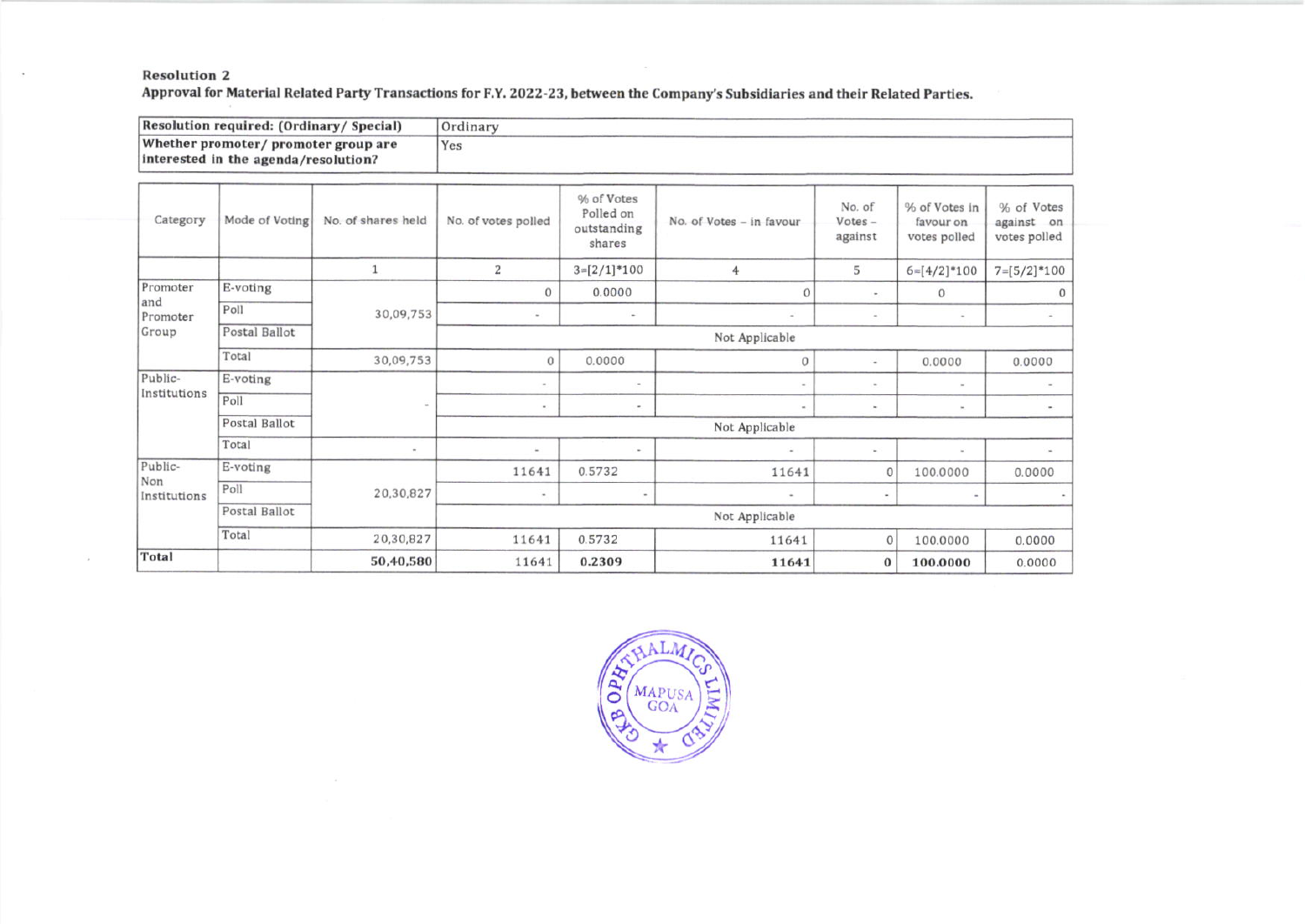

309, Gera Imperium 1, Patto, Panaji, Goa 403001

## SCRUTINIZER'S REPORT

To

The Chairman GKB 0phthalmics Limited 16-A, Tivim lndustrial Estate, Mapusa, Goa-403526

Dear Sir,

- 1. The Board of Directors of GKB Ophthalmics Limited (the Company) vide its resolution dated March 07, 2022 had appointed me as Scrutinizer for the postal ballot (only through e-voting) voting process on the resolutions contained in the Postal Notice dated March 07, 2022 issued pursuant to the Companies Act, 2013 and Rules made thereunder read with MCA dated April 8, 2020, April 13, 2020, June 15, 2020, September 28, 2020, December 31, 2020, June 23, 2021 and December 8, 2021.
- The Management of the Company is responsible to ensure compliance with the requirements of the Act and rules relating to Postal Ballot including e-voting.
- 3. My responsibility as scrutinizer for the Postal Ballot including e-voting is restricted to making a Scrutinizer's Report of the votes cast in favour or against the resolution(s).

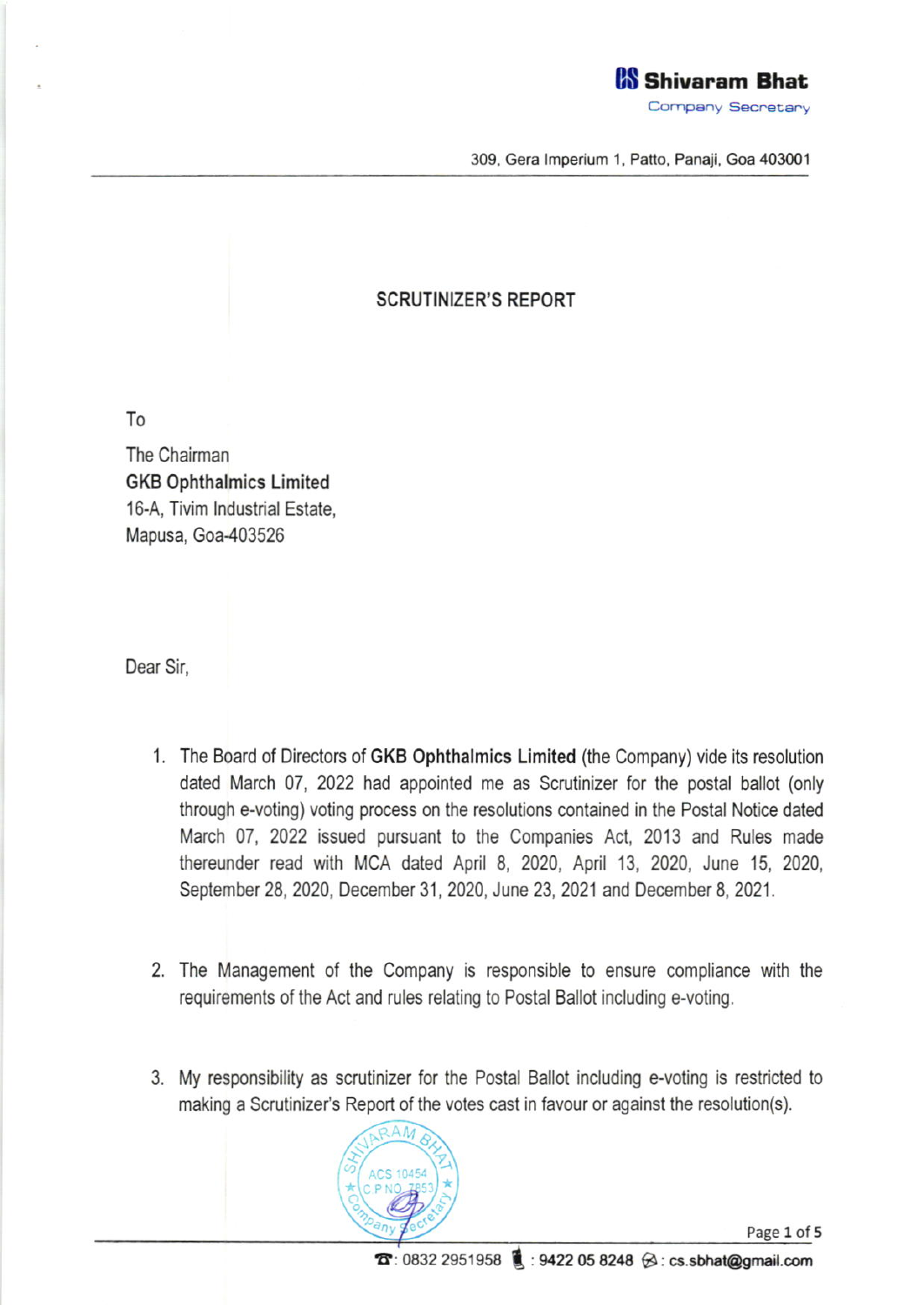- 4, I submit my report as under;
	- a. The Company has informed me that it has completed on March 11, 2022the dispatch of postal ballot notices by electronic mail to its Members whose name(s) appeared on the Register of Members/list of beneficiaries as on March<sub>04</sub>, 2022, the record date fixed for the purpose, in compliance with the MCA circulars i.e. General Circular N0.14l2020 dated April 8,2020, General Circular No. 17/2020 dated April 13, 2020, General Circular 22/2020 dated June 15, 2020, General Circular No. 33/2020 dated September 28, 2020, General Circular 39/2020 dated December 31, 2020, General Circular No.10/2021 dated June 23, 2021 and General Circular N0.20/2021 dated December 8, <sup>2021</sup> issued by the Ministry of Corporate Affairs.
	- b. The Company has extended the facility of e-voting to the shareholders by tying up with the Central Depository Services (lndia) Limited ("CDsl")e-voting facility.
	- c. The e-voting remained open for the period commencing from Saturday, March '12, 2022, at 09.00 A.M to Sunday, April 10, 2022 at 5.00 P.M. (e-voting period).
	- d. After the completion of e-voting period, using the scrutinizer's login on the CDSL e-voting portal, the votes cast through remote e-voting were unblocked
	- e. The votes cast by the shareholders through the e-voting facility were scrutinized by verifying it using the scrutinizer's login on the CDSL e-voting portal.
	- l. The details containlng inter alia, list of Equity Share Holders, who voted'FoR' and 'AGAINST' the resolution that was put to vote, were generated from the evoting portal of CDSL and based on such reports generated the result of lhe voting is as under: